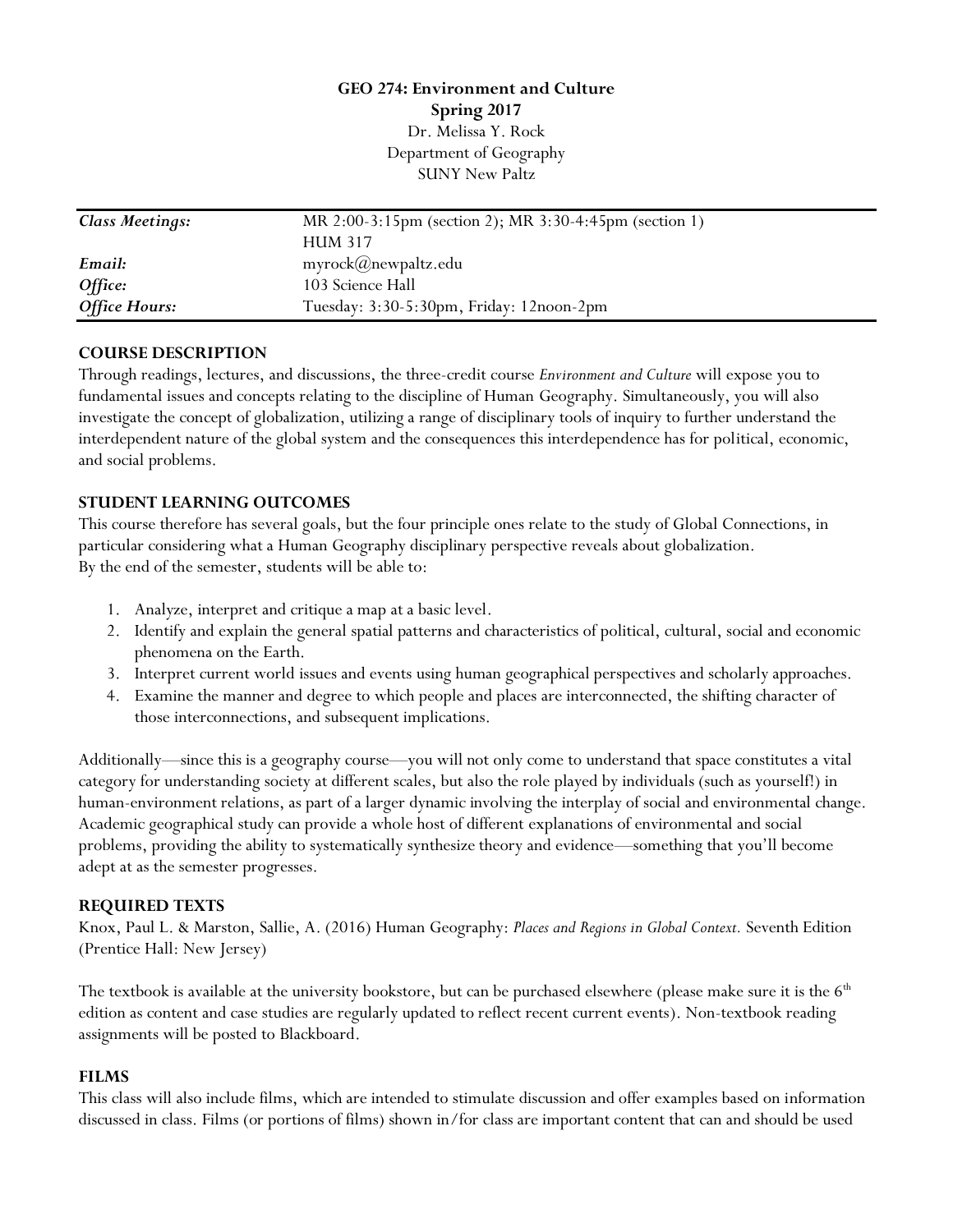for analysis in all assignments and exams in the course. As such, there will be a 'Film Connections' assignment due see section below.

### **LECTURES/CLASS DISCUSSION**

This class will include some lectures, although sizeable portions of class time will be dedicated to class discussion. Thus, it is imperative that you come to class prepared – having read the assigned reading for the day and having digested some of the key points so that you may contribute intelligent and insightful comments and analysis.

### **ASSESSMENT:**

### **CELEBRATIONS OF KNOWLEDGE & SKILL! (CKS, also known as: Quizzams & Quizzlets)**

There will be two Quizzams (hybrid quiz/exam) over the course of the semester and one mini-Quizzlet. Quizzams will be worth 10% of your grade and the quizzlet will be worth 5%. These *Celebrations of Skill* will be held in class. **There are no make-up 'celebrations**.' You MUST talk to me in advance if you anticipate a scheduling conflict (see schedule dates below).

## **FILM CONNECTIONS**

The films are an important component of the course that adds both new content and a different perspective and way of engaging with the topics covered. We will be watching 3-4 films over the course of the semester. After you watch each film you are to compose a 1-page (single spaced) reflection on the film and how it connects to the course. In order to excel in this assignment, you are expected to concisely highlight the main point(s) and argument(s) from the film and connect it to topics covered in the textbook, supplementary reading and to broader course themes where applicable. While I enjoy knowing that you liked (or didn't like) a particular film, it is important that you let me know how viewing the film with an analytical and geographic lens provided deeper understanding or a different appreciation for the content covered in the film. The point of this assignment is for you to show me that you know why I am showing you this film in this course. It is your job to make the connection between the film and the course. Here's your chance to show me "you get it". This paper should be considered an academic style of paper (in discussion and writing style), so take time to edit, spell check and reference (APA formatting, citations not included in page length) overlapping course material. You will hand in three Film Connection papers over the course of the semester. You'll submit each of these assignments as hard copies in class—dates are listed in the schedule portion of this syllabus. The header for your assignment should also be single-spaced and be formatted as follows:

| GEO 274, Section $#$ |                    | Your Name |
|----------------------|--------------------|-----------|
| Professor Rock       | <b>Short Title</b> | Date Due  |

# **ACTIVITIES**

We will have three assigned in-class activities that will be graded. The dates for these activities are indicated in the course schedule and due dates chart below. While we will start these activities in class, you will be responsible for finishing them out of class and submitting them by the due date per activity instructions (to be handed out in class). For activity days you should bring your laptop to class (must be able to connect to the campus Wifi). If you do not own a laptop you can sign one out of the Sojourner Truth Library before class and bring it to class that day. If you do borrow one from the library, be sure to also bring your own USB flash drive to save all your own material from the activity.

# **REFLECTIVE ESSAY**

The reflective essay is a one-page single-spaced writing assignment that is due on the last day of class. The reflective essay should draw connections between course material, discussions, films, and readings from the semester. This is your time to reflect on what you learned throughout the semester and draw some preliminary conclusions on how you think this course provided a new perspective with which to understand our globalizing world. It should **not** be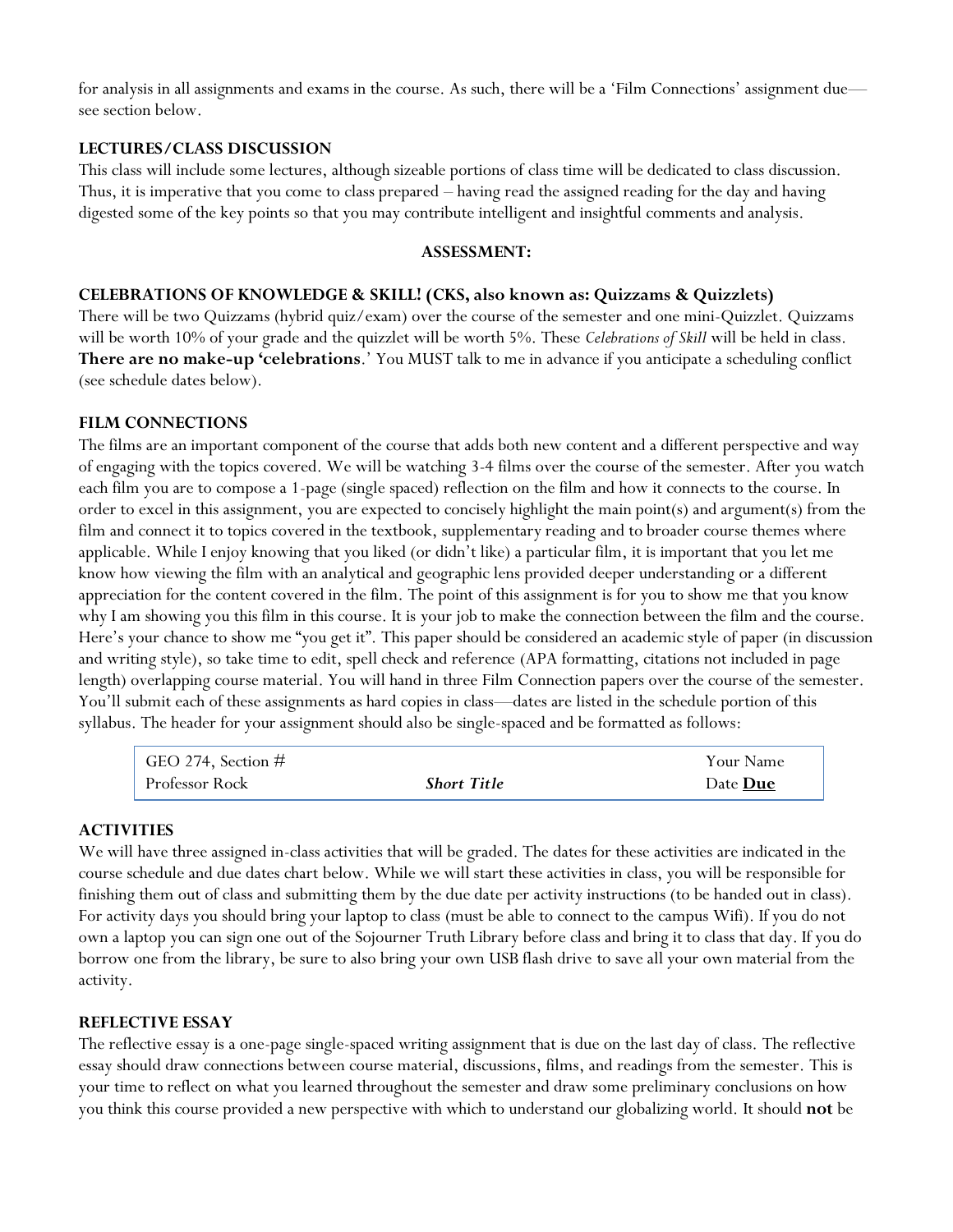just a summary of class content, but a personal reflection regarding how the content of the course has influenced your ability (set of tools with which) to analyze a variety of current events.

**Note:** In the writing assignments, you may build your position by extending, qualifying or agreeing with the claims in the readings. If you quote or paraphrase from an article or book, you must use in-text citation for those ideas (Smith, p. 21). If you are using ideas or language from the readings that is not common knowledge or if you are quoting directly, you must cite the source, both to be intellectually honest about where the idea came from and to direct your reader to the page/article so that s/he may delve into the idea more fully. I will be paying attention to uses of sources and possible plagiarism, and will be glad to help you learn both when and how to cite sources well.

**Late assignments will only be accepted for 24 hours past the due date and** *will be penalized 20%.* (For example, if an assignment is due on Tuesday, February 7 at 9PM, a late assignment will ONLY be accepted until Wednesday, February 8 at 9PM). Assignments will **NOT** be accepted after this time, which will result in zero points for that assignment.

## **CAMPUS AND CLASS-SPECIFIC POLICIES:**

## **PARTICIPATION AND ATTENDANCE**

Class attendance is required. I will take attendance, but it is not counted in your grades because you are expected to come to class prepared and to participate with questions, comments and/or answers. You are responsible for all materials covered or announced in class, whether or not you are present. If you feel that you should drop this course, it is your responsibility to remember to do it before the deadline (March 31<sup>st</sup> 2017). *Please note: Regular attendance in class does not guarantee a good grade, but poor attendance almost always results in a poor grade.* 

In case of inclement weather or possible campus closings, please check the college's website or call 257-INFO to find out whether or not classes are cancelled. If you fall ill or are called to deal with a family emergency (i.e., death in the family), you *must* contact Professor Rock in advance of missing a class.

### **COURSE WITHDRAW**

The last day of the semester to withdraw from a course without receiving a penalty grade is March 31<sup>st</sup> 2017. The last day of the semester to elect the Satisfactory/Unsatisfactory option is April 7<sup>th</sup> 2017.

| <b>Assessment</b>                    | <b>Percent of Grade</b> | Points     | Grade         |
|--------------------------------------|-------------------------|------------|---------------|
| <b>CELEBRATIONS OF</b>               |                         | $94 - 100$ | A             |
| KNOWLEDGE & SKILL (CKS) $(2.5)$ 25 % |                         | $90 - 93$  | $A -$         |
| FILM CONNECTIONS (3)                 | $30\%$                  | $87 - 89$  | $R +$         |
| <b>ACTIVITIES</b> (3)                | $30\%$                  | $83 - 86$  | B             |
| REFLECTIVE ESSAY                     | $5\%$                   | $80 - 82$  | $B -$         |
| <b>PARTICIPATION</b>                 |                         | $77 - 79$  | $C +$         |
| & ATTENDANCE                         | $10\%$                  | $73 - 76$  | $\mathcal{C}$ |
|                                      |                         | $70 - 72$  | $C -$         |
| Total                                | $=100$ percent          | $60 - 69$  | D             |
|                                      |                         | $0 - 59$   | F             |

### **GRADING**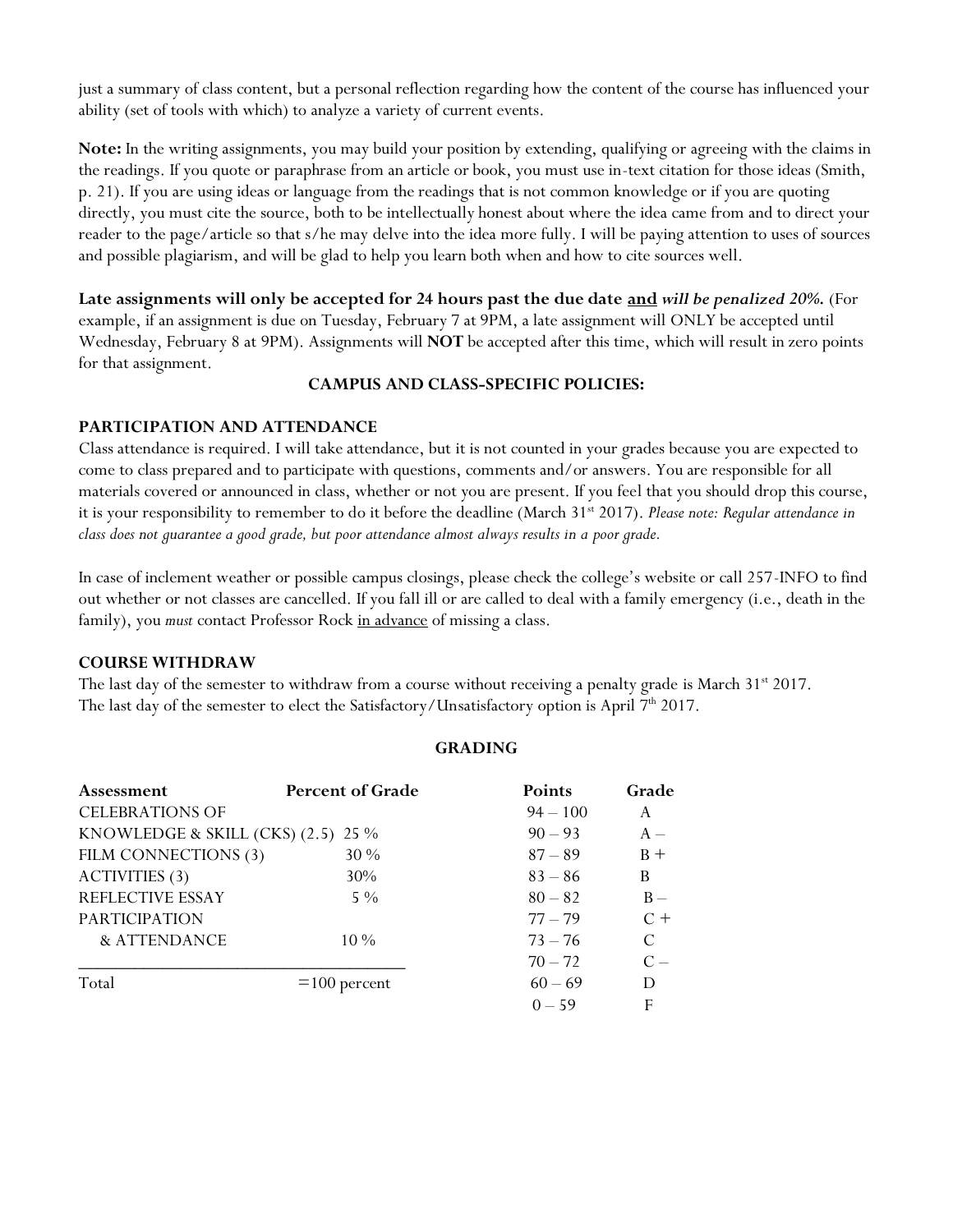#### **DUE DATES**

| <b>Mapping Activity</b> | Feb 16   | Quizzam (CKS) $#2$ : | April 20 |
|-------------------------|----------|----------------------|----------|
| Film Connection $#1$ :  | Feb 23   | Culture Jamming      | April 27 |
| Quizzam (CKS) $\#1$ :   | March 2  | Activity             |          |
| Commodity Chain         | March 13 | Film Connection #3   | May 4    |
| Activity                |          | Quizzlet (mini-CKS): | May 8    |
| Film Connection #2      | April 6  | Reflective Essay     | May 8    |

#### NOTE: THERE ARE NO EXTRA CREDIT OPTIONS IN THIS CLASS.

#### **WORKLOAD**

Colleges consider a 15-credit course load to be a full-time load (40 hours of work during and outside class each week). For a 3-credit course like ours, this works out to 2.5 hours in class plus 5.5 hours outside of class each week (about an hour a day, five days a week). You should use that time reviewing and taking notes on the course materials, studying for quizzes and exams, organizing your class notes, memorizing terms and definitions, and finding examples to help you understand the models and theories presented in class.

This is a broad survey course and we have only a limited amount of class time to cover the material. If you are struggling to understand anything related to this course, you should make arrangements to see me either during office hours or at some other mutually agreeable time. Do not wait until a day or two before an exam to ask me questions! The sooner you come to me, the better.

I strongly encourage you to take your time in studying for exams. Cramming a day or two in advance is unlikely to improve your performance. It is to your benefit to go beyond memorization and actually understand the concepts you're learning. While quizzes may focus on factual information (e.g., definitions or identification of terms), on exams you will be expected to analyze and construct arguments and provide your own examples to illustrate concepts learned in the course.

### **CLASSROOM EXPECTATIONS**

I expect students to act with common courtesy—and you should expect the same of me! Many of the topics we will cover in this class are complex, and some of them carry the potential for heated debate. This makes it especially important to maintain a respectful classroom environment—and we are all responsible for this.

To that end, I expect you to:

- 1. frame your arguments and comments in ways that respect the differences between yourself and others in the room (i.e., be genuine in your curiosity about the world and other people; avoid using loaded, rude, or intentionally insulting language; be genuine in your concern for others; do your best to keep a cool head in moments of disagreement; be willing to hear others' opinions)
- 2. refrain from taking phone calls and using social media on cell phones, iPads, laptops, etc. (see above)
- 3. keep entrances and exits to a minimum and, if you must leave and reenter, do it quietly
- 4. avoid other minor distractions such as eating, coughing/blowing nose disruptively (please excuse yourself from the classroom to take care of yourself)
- 5. generally pay attention to what's happening in the classroom. Be fully present in mind and body.

In short, I'm asking you to treat me and your fellow students with the same respect you (hopefully) expect from me. For those (including myself) who are technology addicts, let me be absolutely clear: texting and cell phone use are not allowed in the classroom. If you have an emergency that you need to possibly attend to and therefore you must be available to respond to a cell phone call, please let me know in advance of class. I understand that we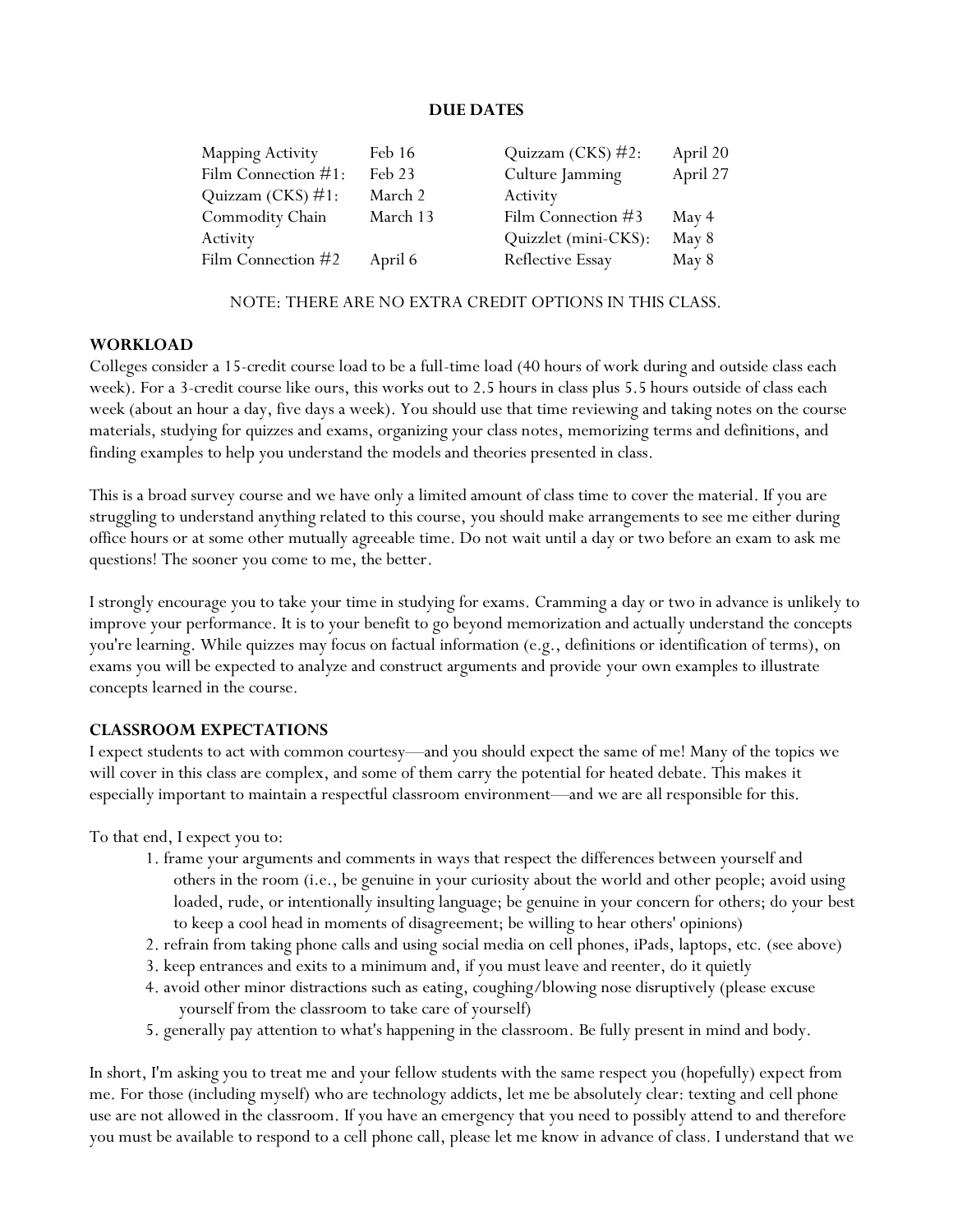all have people we care about who may rely upon us (i.e./ children, ill parents, a friend in need) and that life doesn't stop while we're in class. So I respect the need to be available to a family or friend in emergency situations. However, Facebook, Twitter, Instagram, and so forth can wait. Thank you for being fully present and part of our classroom community.

## **ACADEMIC INTEGRITY: COPYING, CHEATING AND PLAGIARISM**

Please consult the regulations in the SUNY New Paltz Student Handbook at http://www.newpaltz.edu/studentaffairs/studenthandbook09.pdf Also, the Academic Integrity statement: See www.newpaltz.edu/advising/policies\_integrity.html.

In this class, your work must be written in your own words! Students are expected to maintain the highest standards of honesty in their academic work. Cheating, forgery, and plagiarism are serious offenses and students found guilty of any form of academic dishonesty are subject to disciplinary action. Faculty are required to report such incidents to the Dean. There are no excuses for this type of action/behavior—if you are struggling in this class, come discuss your performance and concerns with me. Additionally, if you have special needs because of a learning disability or other kinds of disabilities, feel free to come and discuss this with me.

You are responsible for being informed about these matters. For more details, see the college's policy on academic integrity at www.newpaltz.edu/advising/policies\_integrity.html.

#### **STUDENT RESOURCES**

If you need assistance or advisement beyond what I can do for you, the following resources are available:

Center for Student Resources and Academic Support

Provides tutoring and writing assistance. Web page: http://www.newpaltz.edu/tutoring\_center/ Location: Old Main Building Basement, B106 Phone: 845.257.3580

Academic Advising Office

Location: Old Main Building, Room 127 Web: http://www.newpaltz.edu/advising/ Phone: 845.257.3015

### Psychological Counseling Center

Location: Student Health and Counseling Ctr Web: http://www.newpaltz.edu/counseling/ Phone: 845.257.2920

**Reasonable accommodation of individuals with disabilities statement.** Students with documented physical, learning, psychological and other disabilities are entitled to receive reasonable accommodations. Any student who will need classroom and/or testing accommodations based on the impact of a disability should contact the Disability Resource Center (DRC), Student Union Building, Room 210, 845-257-3020. The DRC will provide an Accommodation Memo verifying the need for accommodation. As soon as the instructor receives the form, you will be provided with the appropriate accommodations. Students are encouraged to request accommodations as close to the beginning of the semester as possible.

**Veteran and Military Services statement.** New Paltz's Office of Veteran and Military Services (OVMS) is committed to serving the needs of veterans, service members and their dependents during their transition from military life to student life. Student veterans, service members or their dependents who need assistance while attending SUNY New Paltz may refer to www.newpaltz.edu/veterans; call 845-257-3120, -3124 or -3074; or stop by the Student Union, Room 100 South.

**Computer and network policies statement.** Users of New Paltz's computer resources and network facilities are required to comply with the institutional policies outlined in the Acceptable Uses and Privacy Policy (https://sites.newpaltz.edu/csc/policies/acceptable-uses-and-privacy-policy/).

### **Student Evaluation of Instruction (SEI):**

You are responsible for completing the Student Evaluation of Instruction (SEI) for this course. Your feedback is valuable. Please complete the form during the open period on-line: April  $26<sup>th</sup>$  - May  $10<sup>th</sup> 2017$ .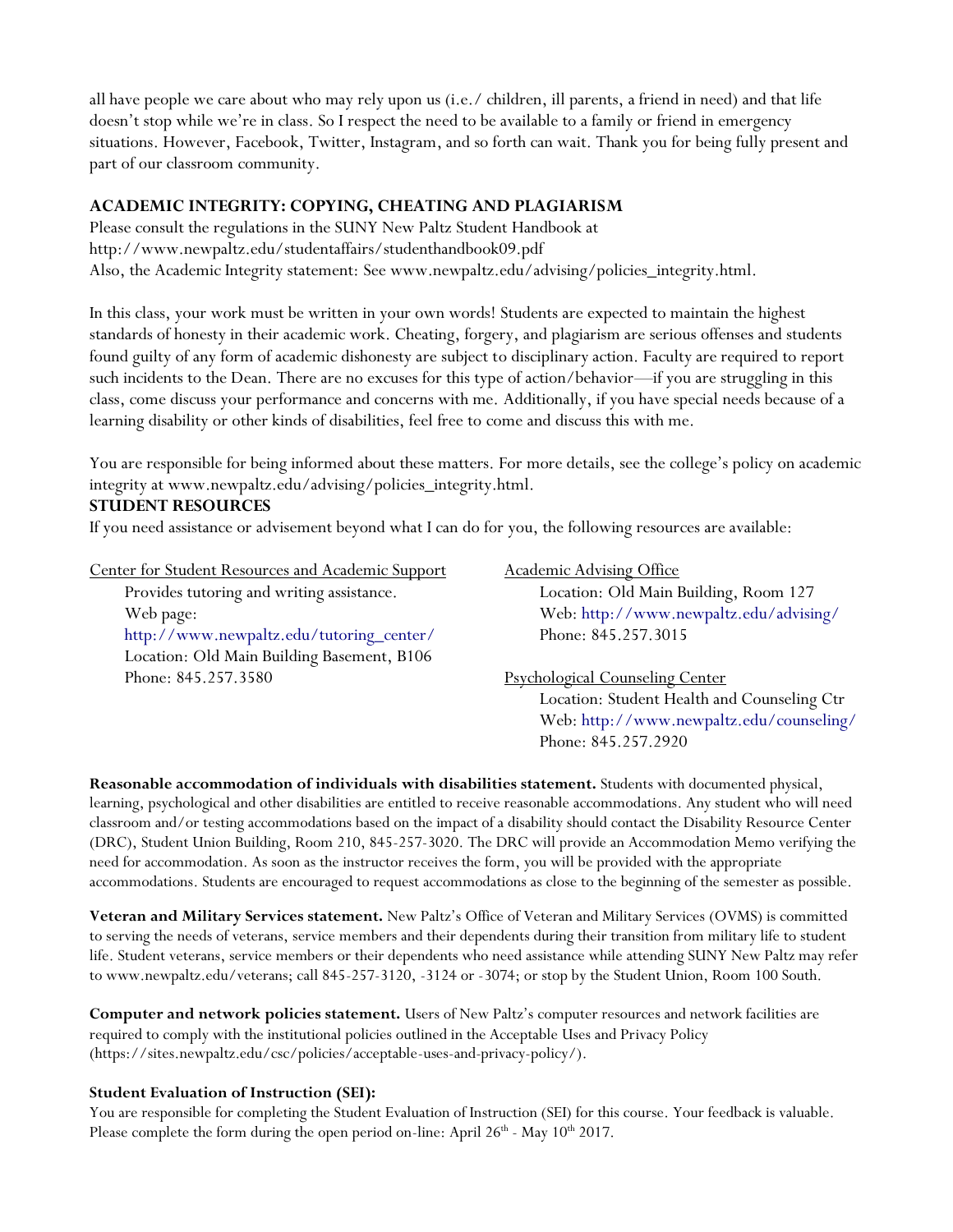#### **COURSE SCHEDULE**

## **\*subject to change** *with* **notice\***

(all non-textbook readings available on Blackboard)

| Dates                                                                                      | <b>Topics</b>                                                            | Readings                                  | <b>Activities &amp; Due Dates</b>          |
|--------------------------------------------------------------------------------------------|--------------------------------------------------------------------------|-------------------------------------------|--------------------------------------------|
|                                                                                            |                                                                          | <b>INTRODUCTION</b>                       |                                            |
| week one<br>January 23:                                                                    | Introduction to the course                                               |                                           |                                            |
| January 26:                                                                                | What is Human Geography?                                                 | Chapter 1                                 |                                            |
|                                                                                            |                                                                          | THINKING SPATIALLY<br>(MAPS)              |                                            |
| week two                                                                                   |                                                                          |                                           |                                            |
| January 30:                                                                                | Watch: Africa: The Magnificent African<br>Cake (not FC)                  |                                           |                                            |
| February 2:                                                                                | Discussion: Colonialism, Africa &<br>Maps (film connection 'practice')   | Chapter 2. The Changing<br>Global Context |                                            |
| week three<br>February 6:                                                                  | Why Geography Matters                                                    |                                           |                                            |
| February 9:                                                                                | <b>Mapping Activity</b>                                                  |                                           | Mapping Activity: bring laptops            |
|                                                                                            |                                                                          | ECONOMIC GLOBALIZATION                    |                                            |
| (COMMODITY CHAINS)                                                                         |                                                                          |                                           |                                            |
| week four<br>February 13:                                                                  | Watch: China Blue (FC#1)                                                 |                                           |                                            |
| February 16:                                                                               | Globalization & Development                                              |                                           | Mapping Activity due                       |
| week five<br>February 20:                                                                  | President's Day - No class                                               | Chapter 8                                 |                                            |
| February 23:                                                                               | Commodity Chains                                                         |                                           | FC#1 due                                   |
| week six<br>February 27:                                                                   | Commodity Chain Activity                                                 |                                           | Commodity Chain Activity: bring<br>laptops |
| March 2:                                                                                   | Celebration of Knowledge & Skill!                                        |                                           | (aka: quizzam)                             |
| POLITICAL GEOGRAPHY/ GEOPOLITICS<br>(WORLD SYSTEMS ANALYSIS/ COLONIALISM/NEW WORLD ORDER?) |                                                                          |                                           |                                            |
| week seven<br>March 6:                                                                     | Geopolitics                                                              | Chapter 10                                |                                            |
| March 9:                                                                                   | Political Geography (National & Local)<br>Gerrymandering & Redistricting |                                           |                                            |
|                                                                                            |                                                                          |                                           |                                            |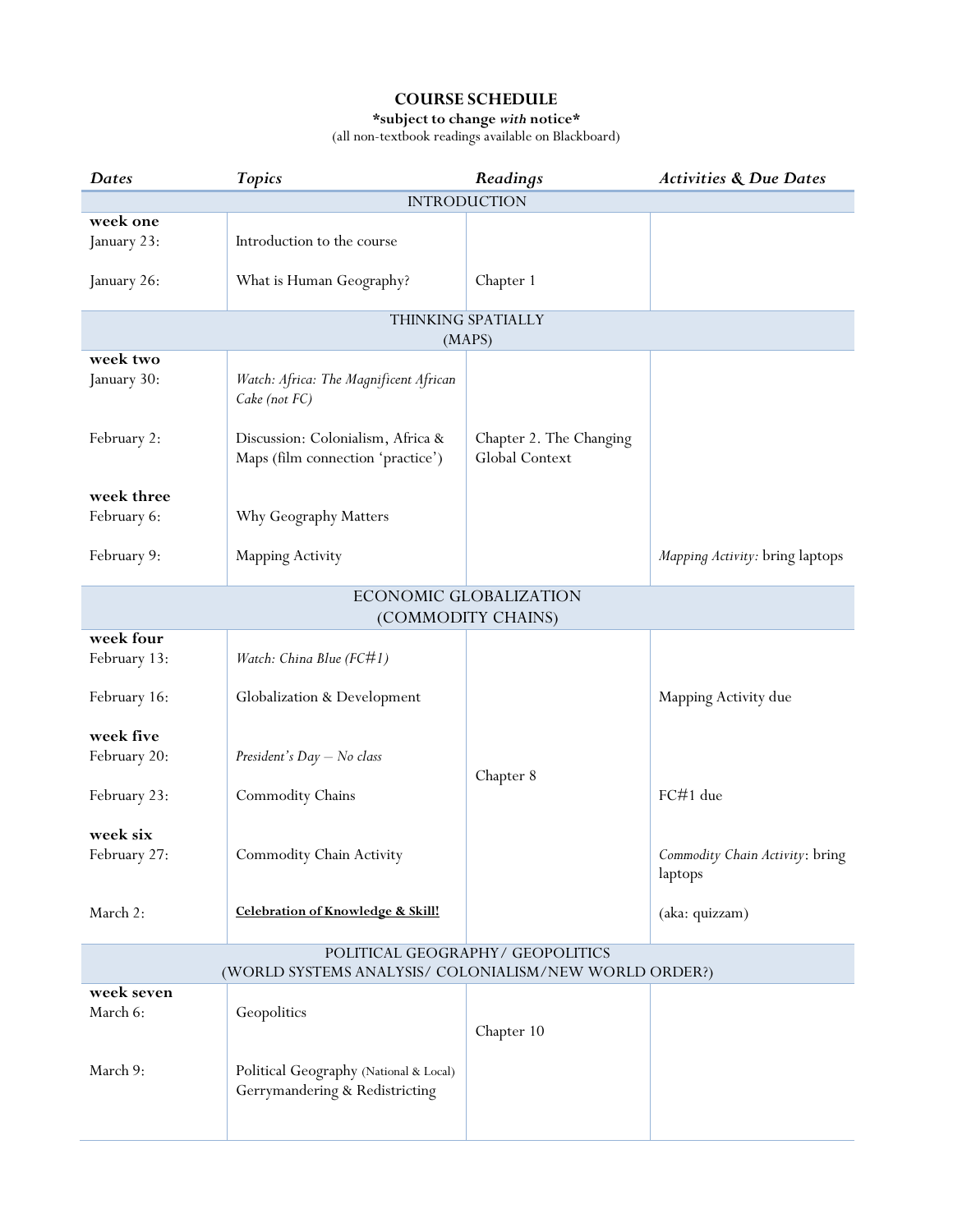|                            | (POPULATION GROWTH, RESOURCES/ENERGY, CLIMATE CHANGE) | POPULATION & ENVIRONMENT                                                              |                                               |
|----------------------------|-------------------------------------------------------|---------------------------------------------------------------------------------------|-----------------------------------------------|
| week eight                 |                                                       |                                                                                       |                                               |
| March 13:                  | Population Geography                                  | Chapter 3                                                                             | Commodity Chain Activity<br>due               |
| March 16:                  | People and Nature                                     | Chapter 4,<br>Smith, N. (2006). There's<br>No Such Thing as a<br>Natural Disaster     |                                               |
| week nine<br>March 20 & 23 | $SPRING BREAK - No classes$                           |                                                                                       |                                               |
| week ten<br>March 27:      | Watch: A Fierce Green Fire (FC#2)                     |                                                                                       |                                               |
| March 30:                  | People and Nature                                     |                                                                                       |                                               |
|                            |                                                       | <b>FOOD &amp; AGRICULTURE</b>                                                         |                                               |
|                            |                                                       | (FOOD SYSTEMS/AGRIBUSINESS)                                                           |                                               |
| week eleven                |                                                       |                                                                                       |                                               |
| April 3:                   | Food & Agriculture                                    | Chapter 9, Murdoch,<br>Jon. $(2006)$                                                  |                                               |
| April 6:                   | Watch: Food, Inc. (not FC)                            | Dis/ordering Space III:<br>The case of food.                                          | FC#2 due                                      |
|                            |                                                       | <b>CULTURAL GEOGRAPHY</b>                                                             |                                               |
|                            |                                                       | (CULTURE WARS/PLACE & BELONGING)                                                      |                                               |
| week twelve<br>April 10:   | Passover - No classes<br>Watch: Milk (not FC)         |                                                                                       |                                               |
| April 13:                  | Cultural Geography                                    |                                                                                       |                                               |
| week thirteen<br>April 17: | <b>Culture Jamming Activity</b>                       | Chapter 5                                                                             | Bring laptops for Culture<br>Jamming Activity |
| April 20:                  | Celebration of Knowledge & Skill!                     |                                                                                       | (aka: quizzam 2)                              |
| week fourteen<br>April 24: | Watch: Dogtown & Z-boyz (FC#3)                        |                                                                                       |                                               |
|                            |                                                       | URBANIZATION/POST-INDUSTRIAL URBAN SPACES<br>(GLOBAL TRENDS, US TRENDS, WORLD CITIES) |                                               |
| week fourteen              |                                                       |                                                                                       |                                               |
| (cont.)<br>April 27:       | <b>Interpreting Places and Landscapes</b>             | Chapter 7                                                                             | Culture Jamming Activity due                  |
| week fifteen<br>May 1:     | Urbanization                                          | Chapter 11                                                                            |                                               |
| May 4:                     | City Spaces/Urban Structure                           | Chapter 12                                                                            | FC#3 due                                      |